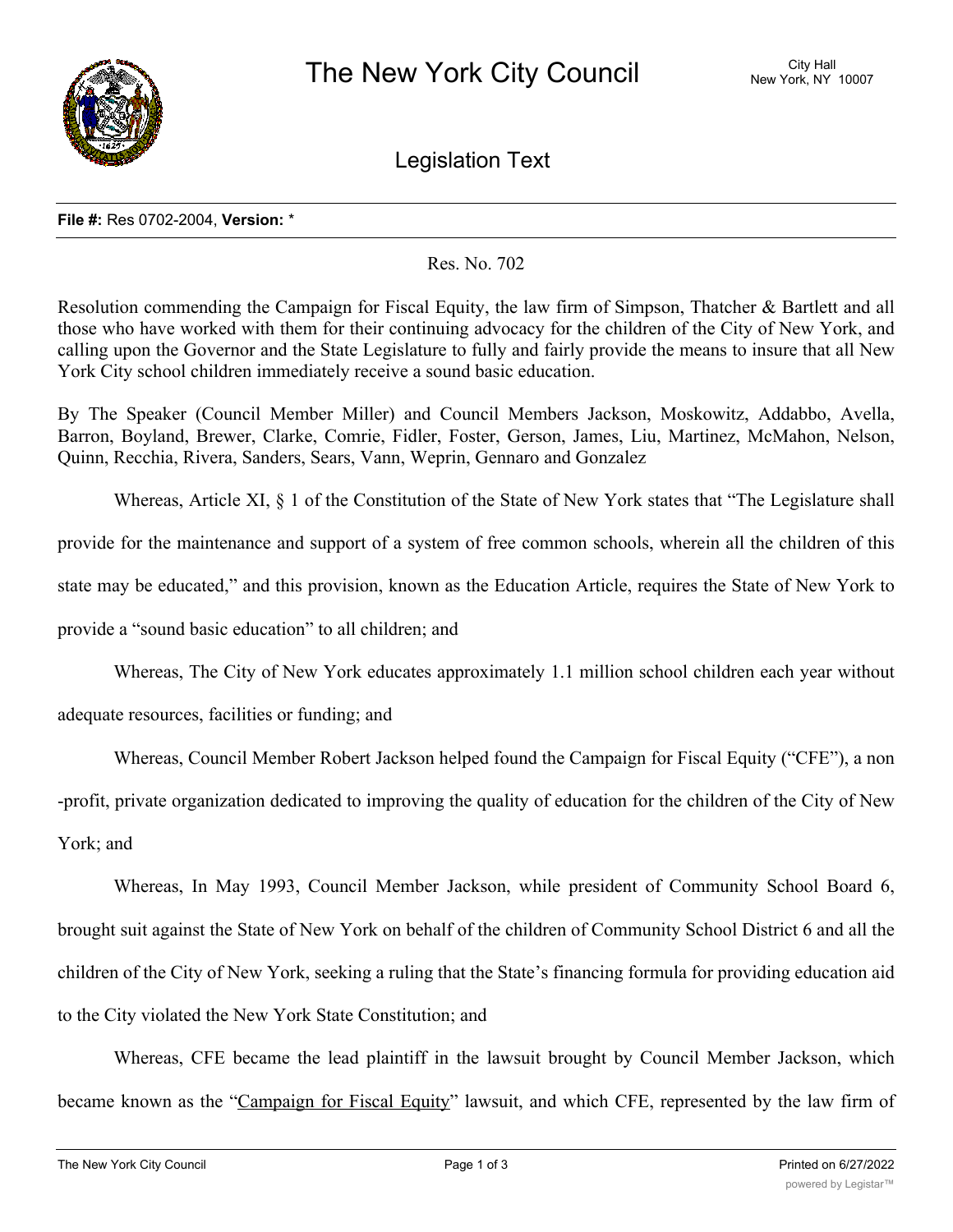Simpson, Thatcher & Bartlett, has litigated for more than a decade; and

Whereas, CFE prevailed in the State Supreme Court, which held on January 9, 2001, that the education afforded to the children of New York City was so inadequate that it fell far below Constitutional requirements and that the State of New York had consistently and over many years violated the Education Article of the State Constitution; and

Whereas, On June 26, 2003, the Court of Appeals ruled in favor of CFE, after two appeals by Governor Pataki, holding that, among other things, the State aid formula violated the Education Article of the New York State Constitution and that the State must find a constitutionally acceptable method by the end of July 2004, to finance the education of the children of the City of New York; and

Whereas, The State failed to comply with the order of the Court of Appeals and, therefore, on August 3, 2004, the New York Supreme Court appointed three judicial referees to hear and report to Justice Leland DeGrasse, who was hearing the Campaign for Fiscal Equity lawsuit, recommendations concerning how the Court could best craft a remedy to fulfill the directives of the Court of Appeals; and

Whereas, On November 30, 2004, the judicial referees submitted their Report and Recommendations to the Court after hearing and receiving testimony from many sources; and

Whereas, The recommendations include, among other things, that the City of New York receive an additional \$5.63 billion each year (phased in over four years) in operating funds, and an additional \$9.179 billion over five years for capital needs; and

Whereas, The Report and Recommendations is yet another important and substantial victory in the fight for adequate resources for New York City's school children; and

Whereas, This victory could not have occurred without the tireless work of CFE, including its directors and staff, and of the countless individuals and organizations, ranging from community activists to attorneys and other professionals, who have donated significant amounts of their time and money to champion the cause of public education in New York City; and